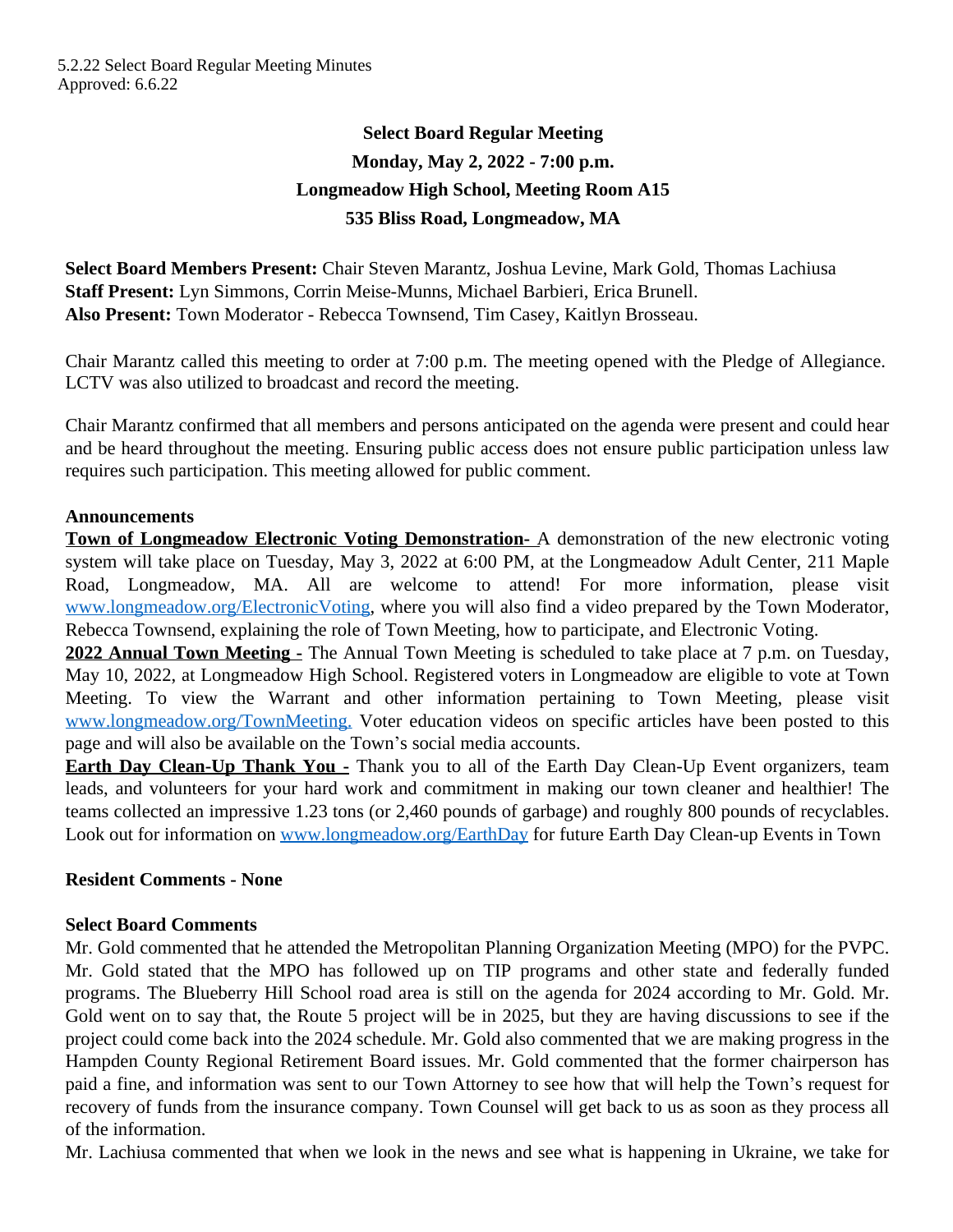granted the privileges that we have in this country. Mr. Lachiusa commented that when the Pledge of Allegiance is recited in the boardroom, everyone should stand up out of respect for all of the people who put their lives on the line to keep our country safe.

Mr. Marantz stated that on the Town's website you could find the Town's responses to Eversource's dockets to the state. The information is located under the "community tab, Eversourse Pipeline Project." Mr. Marantz went on to say that, Eversouce has yet to file with the state to have this project approved.

# **Town Manager's Report**

COVID-19 Update The Board of Health is currently tracking 71 cases. The positivity rate in Longmeadow is 4.99%, the positivity rate statewide is 4.39%, Hampden County is 5.25% (April 28, 2022 data). These numbers are up from my last report when Hampden County was 3.17%. Flu cases have also been on the rise and seasonal allergies are prevalent now. Both present symptoms similar to COVID-19 so people with symptoms are strongly encouraged to rapid test and report positive results to the Board of Health.

Proposed Outdoor Water Use Bylaw The Town Manager's Office has received questions regarding the proposed outdoor water use bylaw that is on the May 10, 2022 Town Meeting warrant. Attached to this report is a FAQ document that includes the answers to the questions we have been receiving. These FAQs have been posted to the website [www.longmeadow.org/WaterUseBylaw](file:///\\\\th01\\deptshare\\select\\MINUTES%20-%20Select%20Board\\FY%2022%20SB%20Minutes\\www.longmeadow.org\\WaterUseBylaw)

Adult Center Medical Loan Equipment Program The medical loan equipment program is back after hard work and creative thinking by the Adult Center staff, a partnership with JGS Lifecare has been formed to offer the Medical Loan Equipment Program for older adults in the Longmeadow community. JGS Lifecare will store and loan the equipment out of their location at 780 Converse Street, Longmeadow. If you are in need of medical equipment or want to donate gently used walkers, canes, or wheelchairs, please contact Mary-Anne Schelb at JGS Lifecare: at 413-310-4693 for further program information.

Bulky Waste Disposal With the closing of CEP and the Town's new contract with Republic for solid waste disposal, we had to find a new location for bulky waste disposal. Unfortunately, this also means that the cost is going up. We are now contracting with K&W transfer station in West Springfield. The cost per ton is \$108 until the end of 2022 (up from \$83.25).

Mr. Lachiusa stated that as representative to the COA, he knows they are very happy that a solution was found to the medical equipment, and that people can now get it at JGS. Mr. Lachiusa commented that this is a great asset, and thanked Ms. Simmons for working on this.

Mr. Gold pointed out that the bulk waste disposal is the 20 or 40 yard dumpsters coming out of the DPW recycling center mostly for wood or recycled metals, and not really for anything coming people's homes. Mr. Gold went on to say that, the volume is relatively small, about one hundred totes a year. Mr. Gold stated that he has received inquiries about some of the equipment left down at the old DPW site. Ms. Simmons commented that there is still a lot of equipment down there, and the Grounds Department is continuing to operate down there as of now for the time being. Ms. Simmons stated that there are plans for the equipment to be moved soon. Mr. Marantz questioned if there is a schedule for demolition of the old DPW to take place at this stage in the game. Ms. Simmons stated that there is no schedule for demolition at this point, but that is still part of the plan. Mr. Levine questioned if there was progress with the trash-hauling contract. Ms. Simmons stated that the Town now has a contract for Waste Management to bring all of the curbside pickup to Republic Services and there was a cost increase associated.

# **Old Business**

# A. Approval of Meeting Minutes

Mr. Gold made the motion to approve the April 4, 2022 Select Board regular meeting minutes. Mr. Lachiusa *seconded the motion. The motion passes by a vote of 4-0*.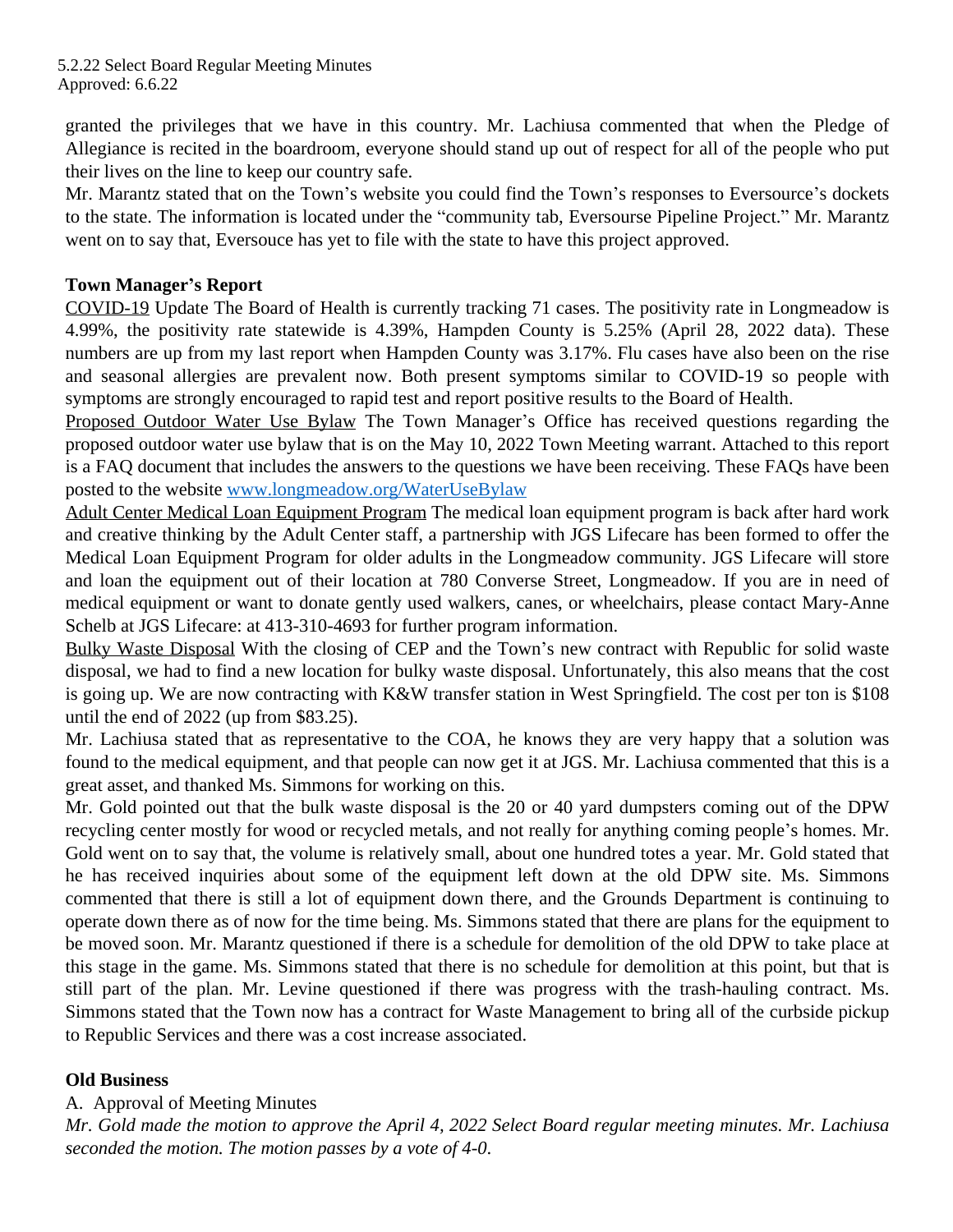#### B. Letter of Commitment – MVP Action Grant

Assistant Town Manager and Director of Planning and Community Development, Corrin Meise-Munns, attended to discuss the MVP action grant as well as the letter of commitment from the Select Board. Ms. Meise-Munns indicated that she came before the Select Board at a previous meeting to discuss the project idea for the MVP Action Grant, which was the update of Longmeadow's Long-Range Plan. Ms. Meise-Munns stated that we are in the final stages of drafting the narrative for the grant, which is due this week. Ms. Meise-Munns went on to present additional information about the MVP Action Grant process. To view the full presentation please watch [here](https://www.youtube.com/watch?v=Z3k0xdsCv0o)  $(13:00 - )$ . Mr. Lachiusa questioned if there would be any funding available through this grant for people looking to set up Electric Vehicle charging stations. Ms. Meise-Munns commented that this would not be included in the planning process, but this strategy could be identified in the planning process and end up in the plan. For example, there could be a goal developed in the plan to reduce carbon emissions, which would lead to a strategy to set up EV chargers in the future. Mr. Levine questioned if going through this process allows the Town to be in a better position to apply for later MVP Grants. Ms. Meise-Munns stated that the Town did not identify many climate resilient solutions in past grant submissions, and was not awarded any since becoming certified in 2019. Ms. Meise-Munns stated that there is up to 3 million dollars available per project. Ms. Levine questioned how far out would this plan be made out. Ms. Mesie-Munns stated that a reasonable scope would be 10-15 years. Mr. Gold questioned how we could keep to our long-range plans. Mr. Gold asked if this applies any rigorous method to sticking to the plan, or if it is just is developing the plan. Ms. Meise-Munns responded by saying the long-range plan in an ideal world will act as a guidance document for voters at Town Meeting, and we would have to assume that the voters would familiarize themselves with the plan. Ms. Meise-Munns stated that if we have a unified planning document that there is buy-in to from a portion of residents, and Department Heads and Boards and Commissions; it should act as a blueprint or guidance for all decisions made by the Town. Ms. Meise-Munns stated that it is unclear how the original 2004 plan was developed. It is not a surprise that little was implemented from the current plan if there was no buy-in from the community, Ms. Meise-Munns stated. Mr. Gold asked if this plan would be submitted to the Town for formal acceptance. Ms. Meise-Munns stated that the Planning Board would have to hold a public hearing as part of the legal process. It could also go to Town Meeting if determined this is the right step. Mr. Marantz commended Ms. Meise-Munns for her work on the MVP Action Grant process. Mr. Marantz feels that updating the plan is a great idea and indicated that the Energy and Sustainability Committee has endorsed the project as well.

*Mr. Levine made the motion to sign the letter of commitment for the MVP Action Grant. Mr. Lachiusa seconded the motion. This motion passed by a vote of 4-0.* 

#### C. Quarterly Investment Report

Erica Brunell was present to discuss the quarterly investment report. Ms. Brunell stated that the Town held no long-term investments that exceeded the five-year limit. The individual bank balances were under the eight million dollar provision except for Adams Community Savings and Monson Savings, which are the bond proceeds accounts. Ms. Brunell indicated that all banks received the highest safety rating of green from bear bank and all of the Town's accounts are fully insured or secured. To close out the third quarter of FY22, we again saw some interest rate drops with Monson Savings Bank and Adams Community Savings; Ms. Brunell went on to say. Otherwise, interest rates remain consistent other than those two significant drops, according to Ms. Brunell. The OPEB pension reserve fund took a loss in January and February losing approximately \$157,000 and \$61,000 respectively due to market volatility. In March, a significant rebound was seen at around \$94,000, and Ms. Brunell is hopeful that April will be an uphill swing. Mr. Gold asked if we should be, consolidating loans or borrowing now based on authorizations we have currently to take advantage of interest rates before they go up. Ms. Brunell stated that this a piece for the CFO to weigh in on. Mr. Gold also questioned, because of the market and inflation going up are there any regulations imposed on the Town that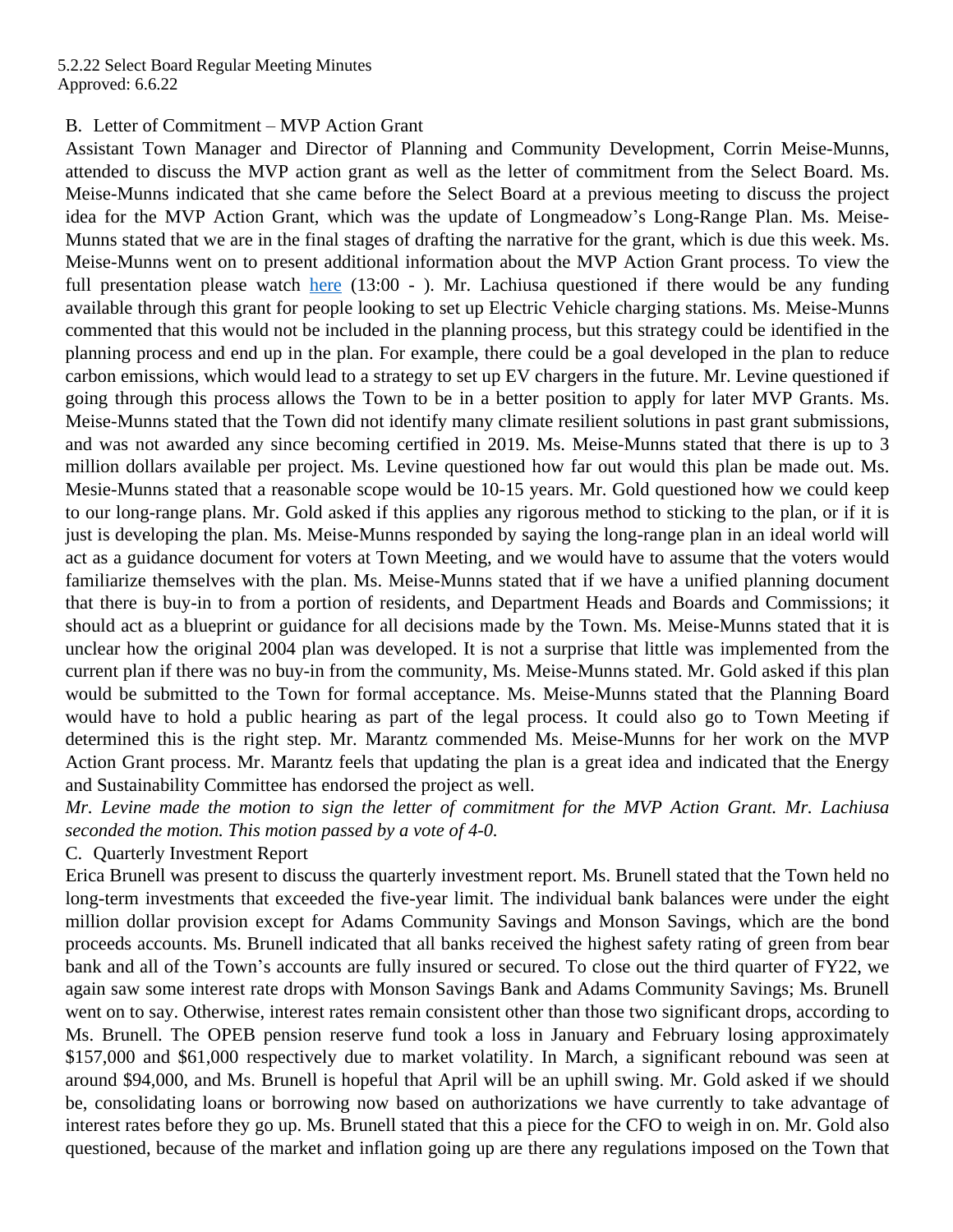hampers the ability to maximize the benefits for the Town of Longmeadow. Ms. Brunell stated that she has had many conversations about the eight million dollar limit investment policy and looking to raise this. Mr. Gold suggested bringing this to the Finance Committee for their attention, and then back to the Select Board to review and approve. Mr. Lachiusa questioned if Town's look at the percentage of total investments as opposed to a dollar limit. Part of the recommendation of the Finance Committee was 11 million and a cap of 43 percent for investment percentage, Ms. Brunell commented.

D. Update – The Town of Longmeadow and LCTV Operating Agreement

Ms. Simmons brought a section of the proposed operating agreement to the board for their review. The section up for discussion is Section 12: Board and Directors. Mr. Marantz felt that since the board is the issuing authority, we should have the right to appoint or have someone sit on the LCTV Board of Directors. Mr. Gold stated that having a seat on the board would be because we have a financial or operational interest in the board. Mr. Gold is unsure that the Select Board has this interest once the money is given over to LCTV. Mr. Gold agrees that there is no problem with having this right to have someone sit on the board, but is not sure that it is a high enough priority at this time. Mr. Marantz stated that the board would not have to do this on an annual basis, but will have the option to appoint a seat on the board. Mr. Lachiusa agreed that having someone sit on the board is appropriate. Mr. Gold questioned if we do not appoint someone at the beginning of the year, do we then forgo the right to do so for that given year. Mr. Gold felt that there should be no maybe, and if we are going to implement this, then we should always do it. A discussion then ensued about the overlap between the LCTV Board of Directors and the Cable Advisory Committee. The board discussed the commitment to changing that overlap. Mr. Lachiusa also questioned if there were term limits on the LCTV board. Ms. Simmons stated that she would look into this.

Mr. Levine made the motion to send the Select Board's approval to the Town Manager and LCTV on this section of the agreement. Mr. Lachiusa seconded the motion. The motion passed by a vote of 3-1. Mr. Gold – *NO.* 

# **New Business**

A. Longmeadow Country Club Liquor License Amendment – Change in Manager

Mr. Gold stated that he is going to make a motion to approve this. This is a very standard process and there has been no issue in the past with LCC and their liquor license. Kaitlyn Brosseau, the proposed new manager, attended along with the LCC Board President. Mr. Gold reminded LCC to make every caution in following the laws of the commonwealth and the Town in terms of no underage drinking. Mr. Levine questioned if there is any enforcement for the Town and the ABCC to enforce at a private club. The board responded yes.

*Mr. Gold made the motion to approve the Liquor License Amendment Application for Change in Manager submitted by Longmeadow Country Club. Mr. Lachiusa seconded the motion. The motion passed by a vote of 4-0.* 

# B. Town Moderator – Town Meeting Discussion

Rebecca Towsend, Town Moderator, attended to discuss Town Meeting on May 10. Ms. Townsend urged folks to use their discretion, but it is advised for attendants to wear masks in attendance. Ms. Townsend discussed the big change that will be occurring at Town Meeting is the new electronic voting mechanism. Ms. Townsend went on to describe the process and research that took place by the Rules Committee and Electronic Voting Task Force in determining the feasibility of electronic voting systems. Ms. Townsend went on to say that, the task force determined that the Meridia EZ Vote system was most feasible to the Town of Longmeadow. There have been multiple demonstrations in the community about the new voting devices and there will be another demonstration tomorrow (May 3) at the Longmeadow Adult Center at 6 p.m. Ms. Townsend demonstrated the new voting devices for the board and detailed the process of how this will be implemented at Town Meeting this year. Mr. Gold stated that the system is capable of showing votes as part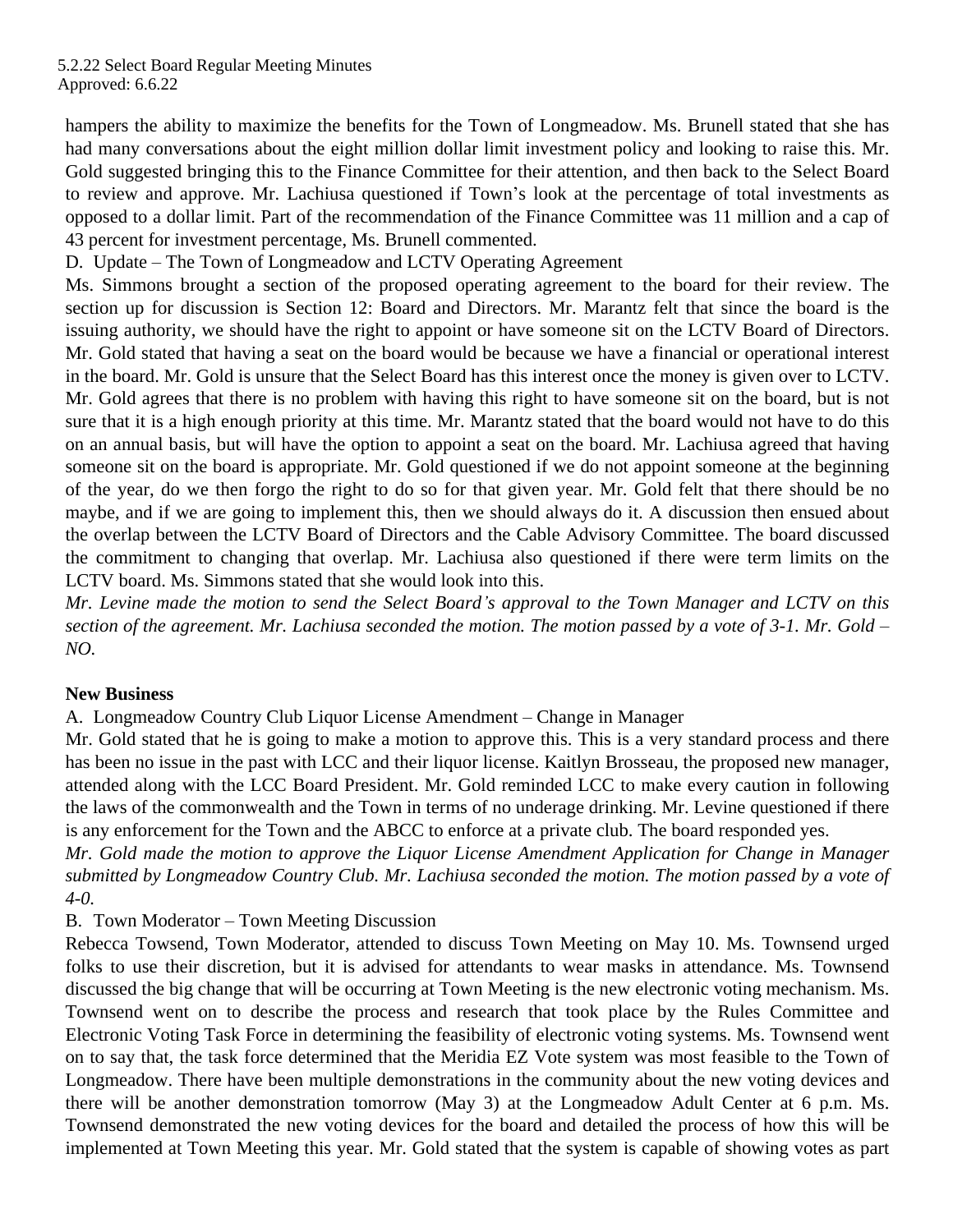of a test to ensure that people know their vote is being captured. Mr. Gold felt that the insurance of people knowing their votes were counted is important, and requested that we capture this for future challenges that may occur. Mr. Gold also suggested having visitors wear different color lanyards to determine who is a registered voter and who is not. Mr. Levine agreed with capturing the vote in a test to ease resident concerns about the new system. Ms. Townsend will explore audit features that can happen in the moment during the meeting. Ms. Townsend stated that we do not plan to keep the record of the votes through the system. The official record will be the meeting minutes of the Town Clerk. Mr. Levine questioned if you accidently click the wrong button, do you have the opportunity to change this within the timeframe. Ms. Townsend responded, yes. Mr. Lachiusa felt that if we make a change to the voting system, that the Select Board should have been involved in the decision making process. Mr. Lachiusa stated that this was the biggest change made to Town Meeting since we began the process. Mr. Lachiusa felt that the Rules Committee should not have just vetted the change of this nature. Mr. Lachiusa indicated that he was in no rush to see the form of voting at Town Meeting changed, as he believes it will speed up the process and not allow residents to interact with each other as much. Mr. Levine commented that the number one complaint he receives from friends who have kids is that, Town Meeting is too long and it is tough to find childcare. This could attract more people to attend, Mr. Levine stated. Ms. Townsend stated that every vote on any motion would be made using this system. Ms. Townsend stated that many things have changed since 1744, including woman now having the opportunity to vote, which was a bigger change. Mr. Lachiusa responded by stating he is unsure how this would affect woman voting at Town Meeting. Mr. Lachiusa commented that the Rules Committee could have separate rooms for men and woman if they felt it would make it easier for them to vote. Mr. Marantz felt the discussion was wandering off to places where it should not go and cut off debate. Mr. Marantz is hopeful that this new Electronic Voting System will be a huge success. Mr. Gold questioned if the Moderator is looking into consent agendas and possible consolidated motions for long articles. Mr. Gold also mentioned the proposed Water Use Bylaw, article 39, and stated that he has received many inquiries about it. Ms. Townsend stated that the Town Manager's office is currently working on the consent agendas and motions. Ms. Townsend stated that "moving in terms of the article" could be done with any article that does not have a dollar sign in it. Ms. Townsend stated that if an article was voted unanimously to be included in the warrant, then a consent agenda could be considered. Mr. Gold felt that with 39 articles, we should have 39 votes. There was a discussion about putting Community Preservation Articles into a consent agenda and if this was in fact allowed. Mr. Gold asked Ms. Townsend what she would consider as acceptable amendments to Article 39. Ms. Townsend stated that she would have to be presented with a possible motion in order to comment. Mr. Gold asked if it was in the scope for a motion to be made to remove certain sections of the proposed bylaw as an amendment. Ms. Townsend responded that this was in scope. Mr. Marantz thanked Ms. Townsend for attending to discuss Town Meeting.

#### C. Historic District Concern #012222A

Tim Casey, Chair of the Historic District Commission, was present to discuss a concern in the Historic District. Mr. Casey explained that residents of these houses were requested to sign a certificate of appropriateness for gas work being done in this area. Most of these residents had probably assumed that Columbia Gas had already worked with the HDC to get a certificate of appropriateness, even though they had not, Mr. Casey indicated upon further conversation. There was one property that did not sign the certificate out of the nine that were in this situation. Mr. Casey suggested a \$10 fine per day to this property since the date that they were originally notified. Mr. Gold calculated that this would be roughly a \$6,000 fine if going back to the date the letter was sent out. Mr. Gold questioned if a registered certified letter was sent out on behalf of the HDC. Mr. Casey confirmed that these were not registered letters. Mr. Gold suggested that a registered letter be sent out to the resident requesting that they sign the letter, and then a fine should be imposed if the letter is still not signed. The registered letter is the only proof that the resident receives the